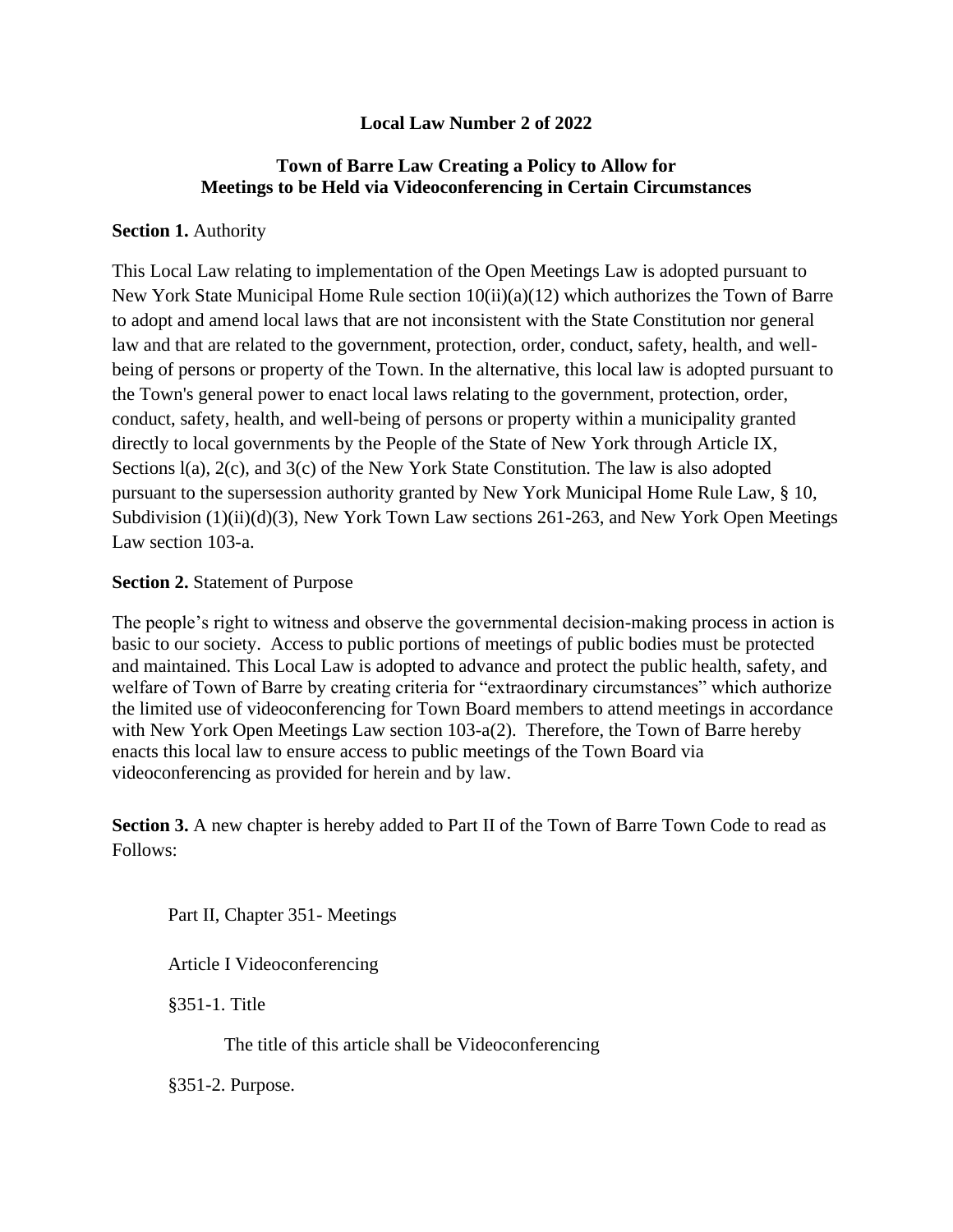The people's right to witness and observe the governmental decision-making process in action is basic to our society. Access to public portions of meetings of public bodies must be protected and maintained. This Local Law is adopted to advance and protect the public health, safety, and welfare of Town of Barre by creating criteria for "extraordinary circumstances" which authorize the limited use of videoconferencing for Town Board members to attend meetings in accordance with New York Open Meetings Law section 103-a(2).

§351-2. Statutory Authority.

This article is enacted pursuant to New York State Municipal Home Rule section  $10(ii)(a)(12)$  which authorizes the Town of Barre to adopt and amend local laws that are not inconsistent with the State Constitution nor general law and that are related to the government, protection, order, conduct, safety, health, and wellbeing of persons or property of the Town. In the alternative, this local law is adopted pursuant to the Town's general power to enact local laws relating to the government, protection, order, conduct, safety, health, and well-being of persons or property within a municipality granted directly to local governments by the People of the State of New York through Article IX, Sections l(a), 2(c), and 3(c) of the New York State Constitution. The law is also adopted pursuant to the supersession authority granted by New York Municipal Home Rule Law, § 10, Subdivision  $(1)(ii)(d)(3)$ , New York Town Law sections 261-263, and New York Open Meetings Law section 103-a.

#### §351-3. Definitions

1. Extraordinary Circumstances

The following will be considered "extraordinary circumstances" allowing a town board member to participate via videoconference within the meaning of New York Open Meetings Law section 103-a:

- a. Disability,
- b. Illness,
- c. Caregiving responsibilities,
- d. Inclement weather,
- e. Traveling out of the area which prevents in-person attendance, or
- f. Any other significant unexpected factor or event which precludes the member's physical attendance at such meeting.
- 2. Videoconference

A conference in which participants in different locations are able to communicate with each other in sound and vision.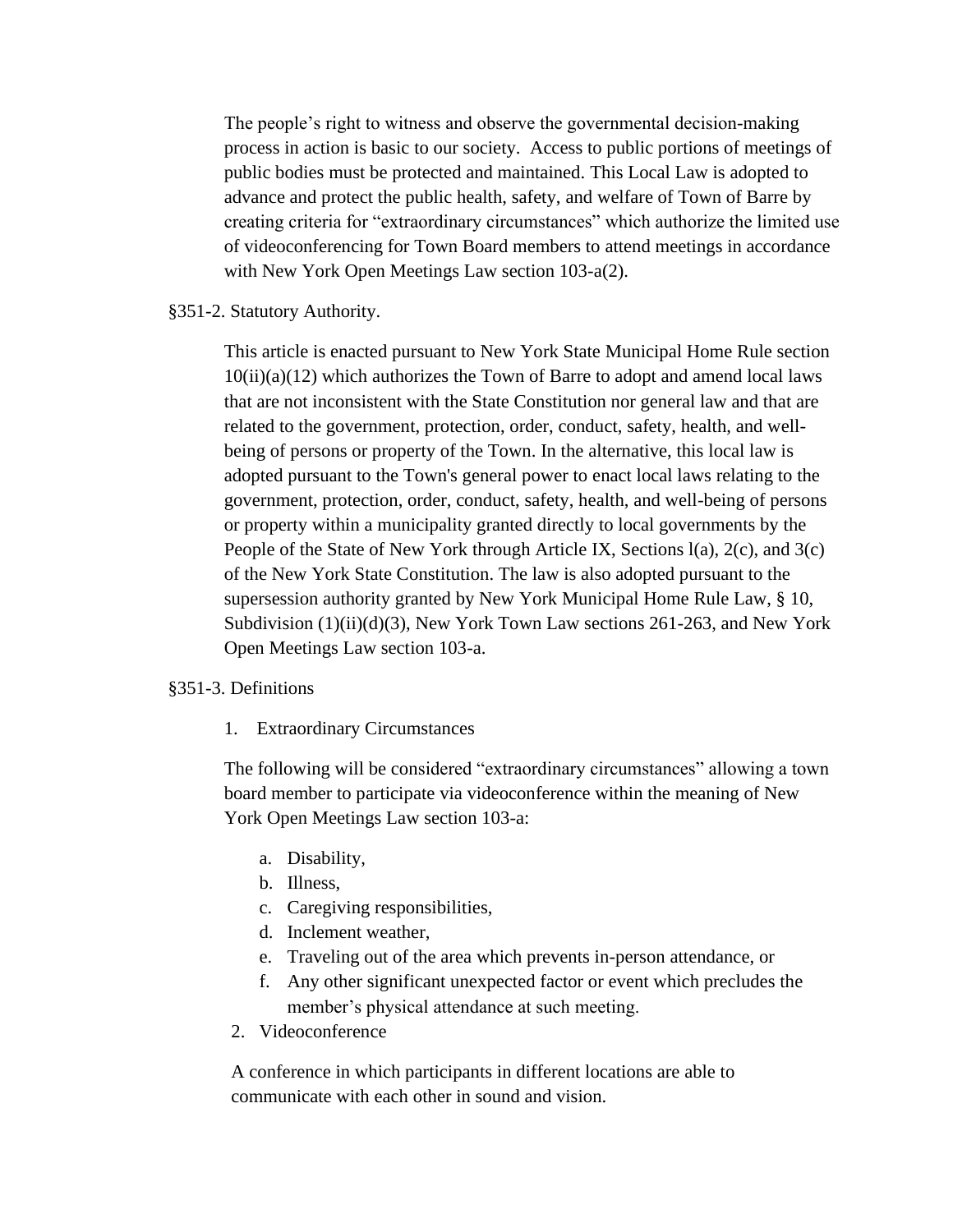#### §351-4. Procedure for Appearance via Videoconference

- 1. As authorized by the newly enacted New York Public Officers Law § 103-a, meetings of the Town Board may be conducted using videoconferencing to conduct meetings, provided that all requirements of Public Officers Law § 103-a are met.
- 2. A quorum of members of the Town Board must be physically present at all meetings where videoconferencing will be used.
- 3. The Town Board shall provide an opportunity for the public to view the meeting and participate both in person and via video conferencing in real time.
- 4. The Town Board shall ensure its members can be heard, seen, and identified during the meeting, especially when any matter is being formally discussed and/or voted upon.
- 5. The meeting minutes shall identify the names of the members who participated remotely and the names of the members who participated physically in person.
- 6. The public notice of the meeting shall inform the public where to view and participate in the meeting virtually, where to participate and attend physically, and where records will be made available.
- 7. Transcriptions of a public meeting shall be made available only upon request.
- 8. All videoconferencing shall use technology consistent with the 1990 Americans with Disabilities Act.
- 9. Town Board members intending to attend a meeting via videoconferencing shall, to the extent practicable, give notice to the Town Clerk advising of their intent to do so at least 24 hours in advance of the meeting.
- 10. Attendance via videoconference shall be allowed only under extraordinary circumstances as defined in §351-3(1) of this Article.
- 11. All other boards and committees of the Town are similarly permitted to conduct meetings using videoconferencing provided that all requirements of Public Officers Law § 103-a are met, if applicable.